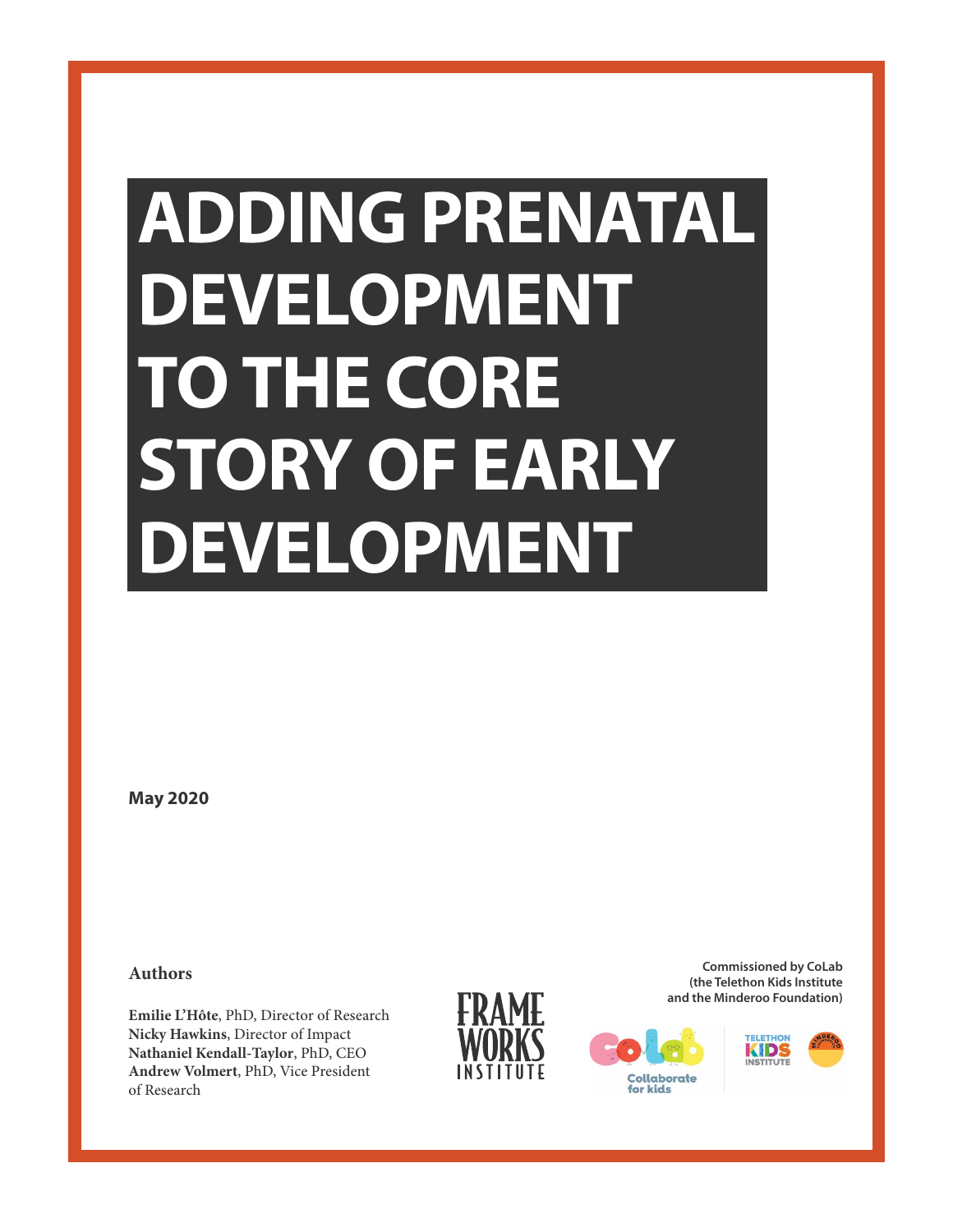# **Contents**

| <b>Recommendations</b>         | 01 |
|--------------------------------|----|
| <b>Putting It All Together</b> | 07 |
| <b>Final Note</b>              | 08 |
| <b>Endnotes</b>                | 09 |
| <b>About FrameWorks</b>        |    |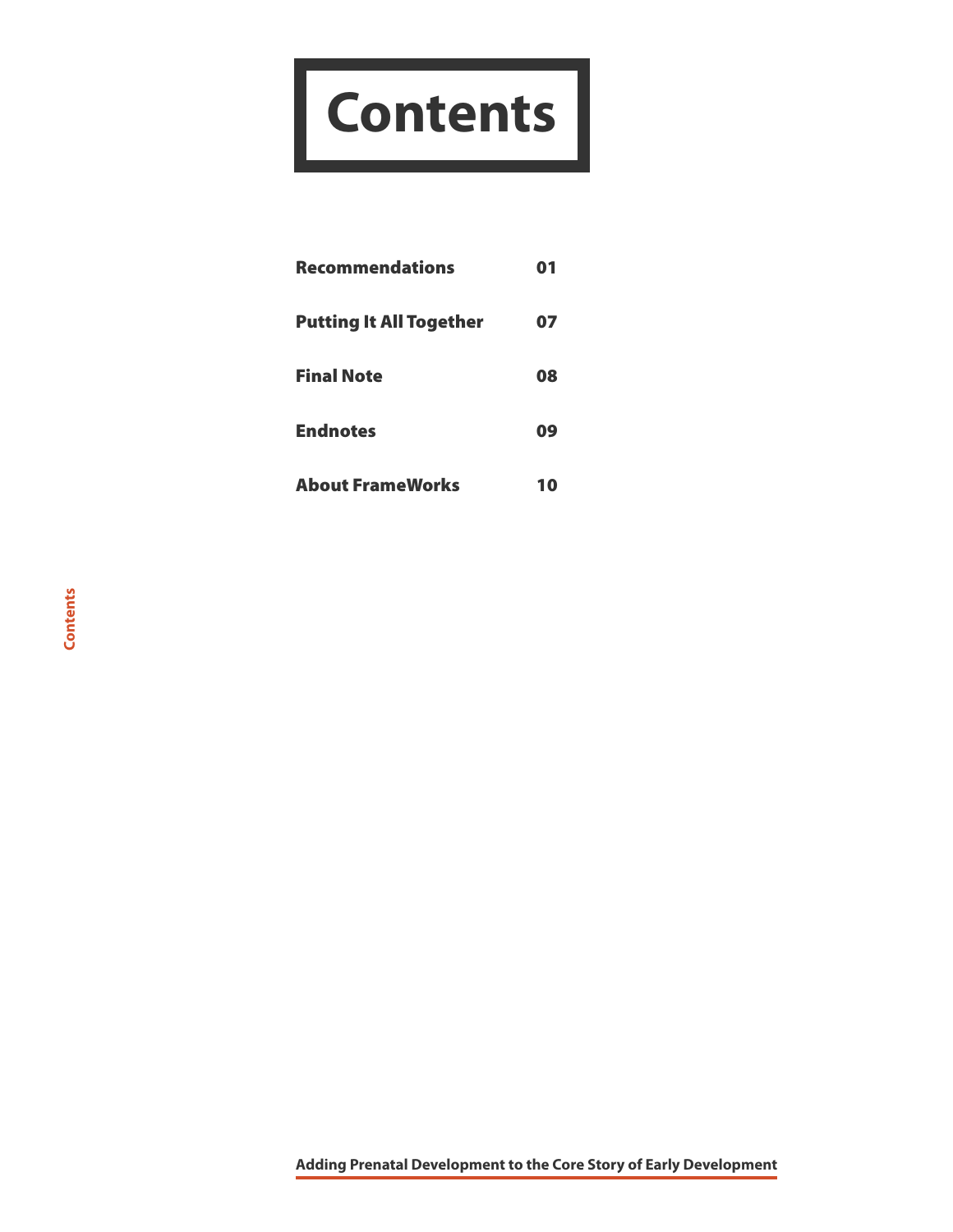### <span id="page-2-0"></span>**Recommendations**

This brief works alongside *[Moving Early Childhood Up the Agenda](http://frameworksinstitute.org/assets/files/Australia/colab_strategicbrief_2020.pdf)*, which lays out a Core Story of Early Childhood Development in Australia.

Making early childhood a priority policy issue means bringing all aspects of early childhood into the Core Story. This brief explains how to talk about **prenatal development** as a part of the overall story.

The prenatal period is largely a mystery for the Australian public. While people understand that what pregnant women ingest matters, they tend not to understand that pregnant women's experiences more generally shape development before birth.

There is much work to do to build understanding of this period and increase support for the policies needed in this area.

The recommendations below serve as an initial step towards a more robust and comprehensive strategy for navigating public understanding on this issue and communicating key ideas about prenatal development to a public audience. While further research is necessary, these recommendations can help communicators move the messages in the right direction.

#### RECOMMENDATION #1. LEAD WITH A BRIEF VERSION OF THE CORE STORY OF *HEALTH AND FAIRNESS.*

#### **What to do**

Begin your communications with the Core Story of *Health and Fairness* – the common frame that all parts of the early childhood sector can use to shift the conversation around early childhood in Australia. You can tell this Core Story quickly before pivoting to prenatal development by doing the following:

- Show how supporting early childhood development and learning support children's health and wellbeing now and in the future.
- Define the problem some children don't have what they need to develop well – and appeal to the value of fairness.

Leading with the Core Story helps shift the broader public conversation around early childhood while helping to link the prenatal period to the rest of early development.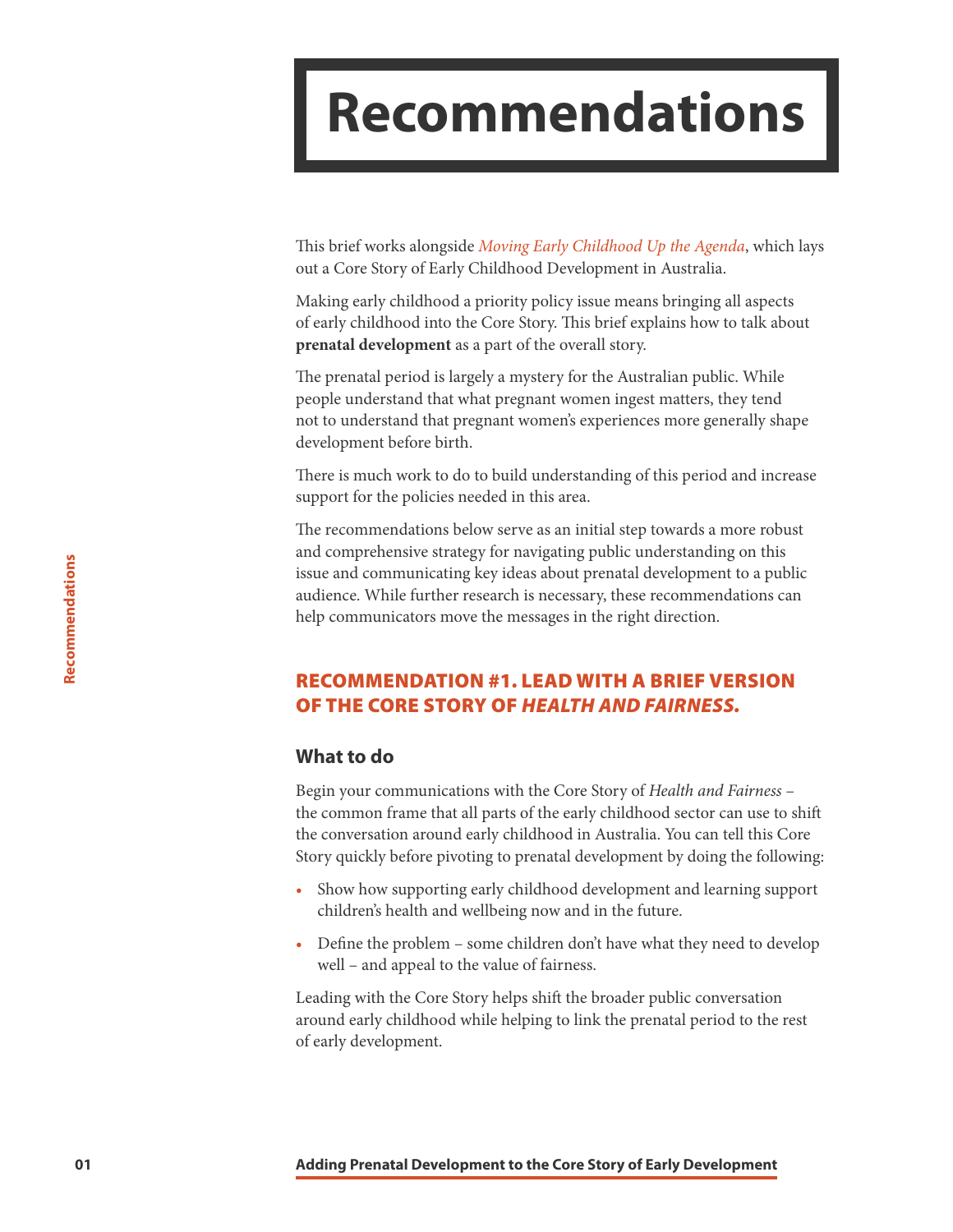Here's an example of a brief statement of the Core Story that could be used to start off communications about prenatal development:

**"When children have what they need to develop well in the early years, they can thrive and be healthy now and throughout their lives. But not every family has what they need for positive development. To create a healthier, fairer Australia for all children, we need to support every child, family and community according to their needs."**

#### RECOMMENDATION #2. PIVOT TO PRENATAL DEVELOPMENT: MAKE IT CLEAR THAT PRENATAL DEVELOPMENT SETS KIDS UP TO THRIVE.

#### **What to do**

Draw a parallel between what happens before birth and what happens in the early years: make it clear that prenatal development also shapes children's health and development in important ways.

Focus on how supporting pregnant women leads to positive development and serves as the foundation for health.

#### **BEFORE**

"The prenatal period is critical for lifelong development. Providing adequate support during this period helps prevent poor outcomes for children."

#### **AFTER**

**"What happens before birth shapes children's development in the early years and their health and wellbeing throughout life. By supporting pregnant women, we do a lot to help our children have a healthy start to life."**

#### **Why it works**

The public thinks that early development is all about learning and skills building. This means they struggle to see the prenatal period (where they can't see learning and skills building taking place) as part of early development.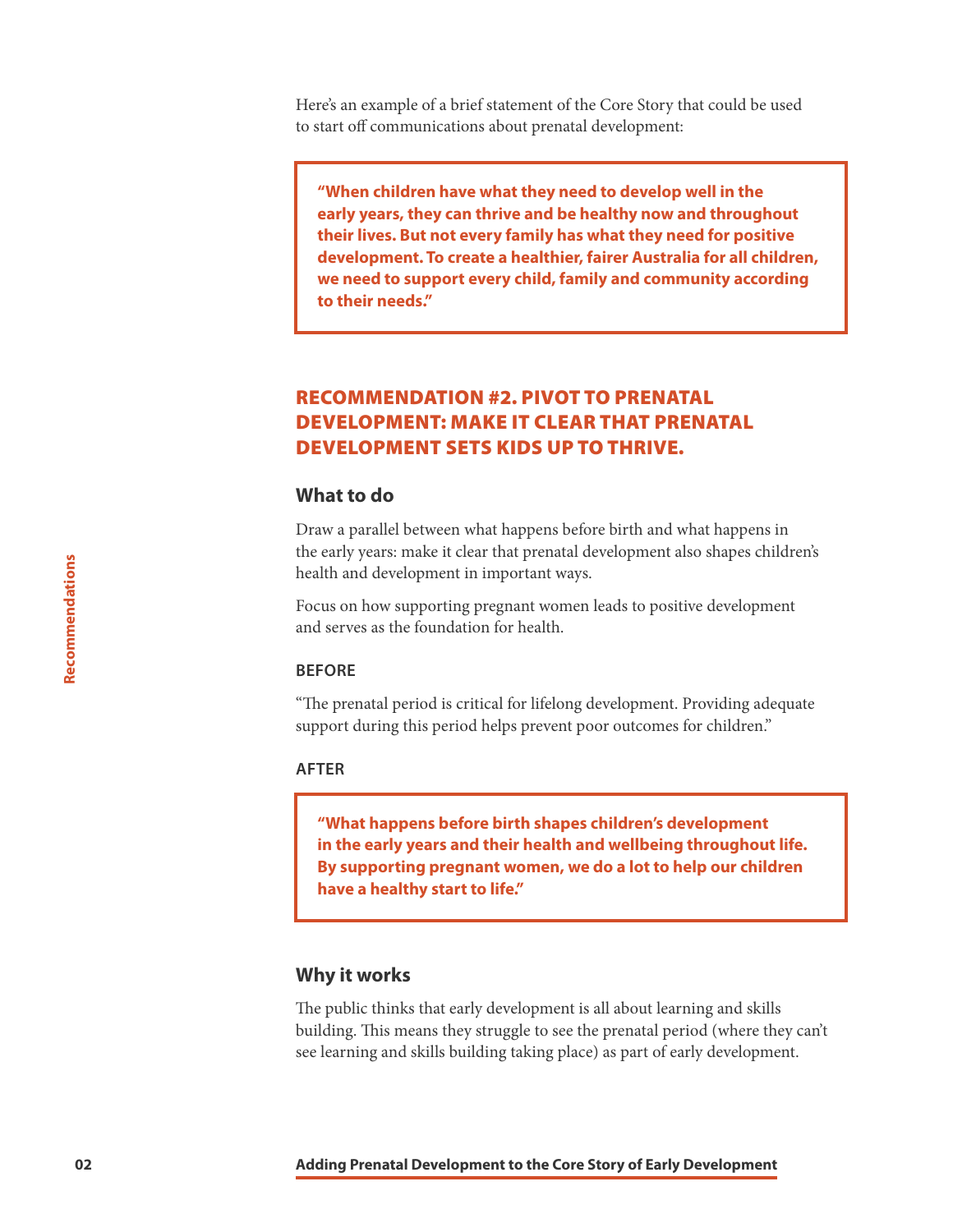<span id="page-4-0"></span>From their understanding that development is about learning, discussions about the importance of development before birth are confusing. People wonder: what can you actually learn in utero?

When the public sees the importance of the prenatal period, their view is narrowly focused on children's intense vulnerability to harmful substances like drugs, alcohol and tobacco before birth. This is a completely negative focus – on the bad things that can happen. People don't see the prenatal period as a key window of opportunity for *positive* development.

By focusing on health and wellbeing and positioning prenatal development as a foundation of these issues, we can help people see that the prenatal period is a part of early development. We allow people to see that what happens during pregnancy paves the way for good development and health throughout life. By emphasising the *potential to promote positive development* by supporting families during this period, we can counter the tendency to focus only on the role of harmful substances.

#### **Why talking about "the first thousand days of life" backfires**

Talking about "the first thousand days of life" does not help people see that development starts before birth. People most frequently think that the phrase refers to the first years of life *after* birth.

Additionally, focusing on the importance of the "first thousand days" can lead to fatalistic thinking about what can be done when this period is over. The specificity of the first thousand days can lead people to think that, once these days are over, nothing can be done to address adverse experiences.

To navigate these issues, we recommend avoiding this phrase and talking instead about "development during pregnancy" or how "children's development begins during pregnancy". People need help in understanding the importance of development before birth.

#### **Why an over-reliance on medical language backfires**

People think and talk about the prenatal period and pregnancy as *medical* issues. This is partly because people associate the word "prenatal" with "prenatal care" – something they place squarely in a medical context.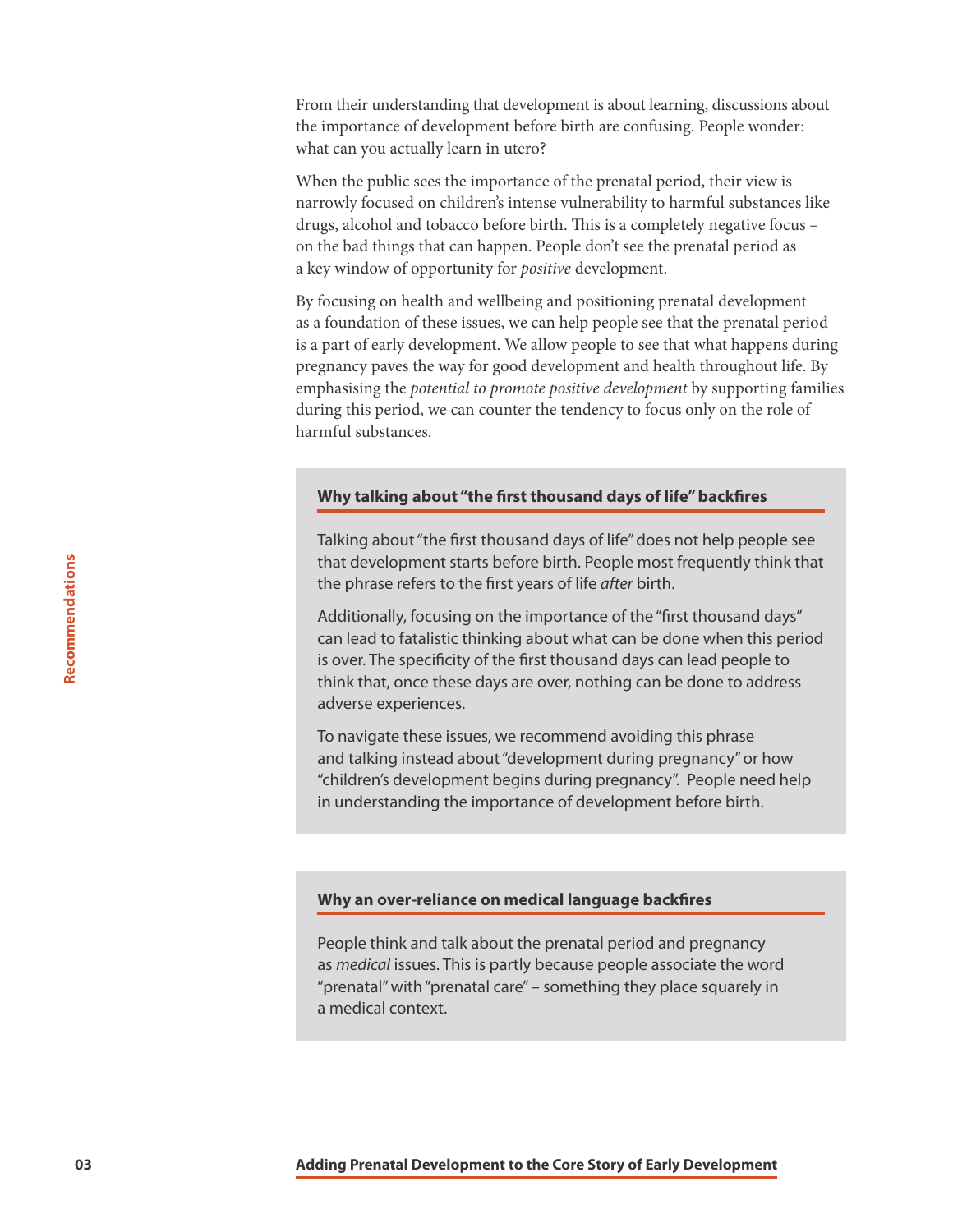Medical language reinforces this view and restricts understanding of what it means to support healthy prenatal development. When primed to think about pregnancy only as a medical issue, people reason that pregnant women already have access to a lot of the support they need and that additional support is not required until after birth.

To help people understand health broadly, rather than in a strictly medical sense, we recommend talking about "health and wellbeing before birth" or "health and wellbeing during pregnancy" and, when possible, avoiding over-reliance on terms like "prenatal", "care", and "medicine".

#### RECOMMENDATION #3. EMPHASISE SOCIETY'S RESPONSIBILITY FOR PRENATAL DEVELOPMENT TO BROADEN THINKING.

#### **What to do**

Be explicit about society's responsibility for prenatal development:

- Talk about support for pregnant women *and* their families as a way to ensure that prenatal development goes well. Don't position society's responsibility as being towards pregnant women only.
- Don't start with the myth you're trying to debunk the misperception that pregnant women are the ones responsible for what happens during pregnancy. Leading with this way of thinking can inadvertently reinforce it in people's minds.<sup>1</sup>
- Lead with society's responsibility but leave room for pregnant women's role. Talk about society's responsibility to work with and alongside pregnant women to support children's healthy development.

#### **BEFORE**

"The prenatal period is incredibly important. When pregnant women take care of themselves, they create a positive environment for their growing baby. Women need good access to information and support to give their baby a strong start."

#### **AFTER**

**"Our society has a responsibility to support pregnant women and their babies. By working together with women and their families and providing what they need, we can help get all kids off to a healthy start."**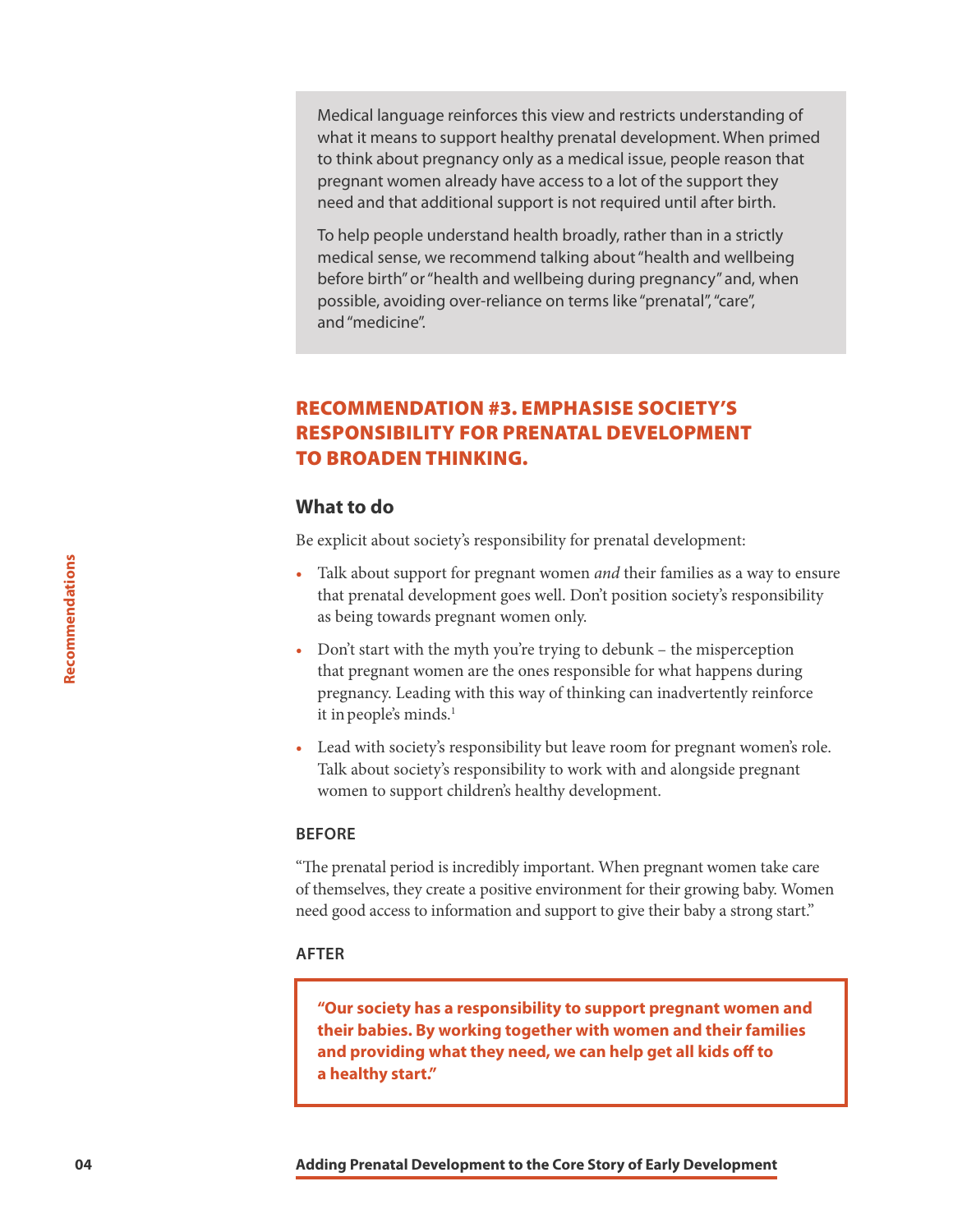#### **Why it works**

People currently view expecting mothers as primarily responsible for prenatal development. By emphasising society's responsibility, we expand people's thinking about prenatal development and how to best support it in Australia. This way of framing the issue creates a clear role for public programs and policies and increases people's support for providing more services that support prenatal development.

And by combining an emphasis on society's responsibility with an acknowledgment of the role played by pregnant women, we ensure that our messages don't completely violate people's understandings and don't lead them to reject our messages altogether.

#### RECOMMENDATION #4. OFFER CONCRETE SOLUTIONS THAT REINFORCE SOCIETY'S ROLE.

#### **What to do**

Be specific about what can be done to better support prenatal development. Emphasise solutions that have a clear role for communities and government and aren't just about changing pregnant women's behaviour.

- Don't focus solely on the need for more education and awareness for future parents. This is likely to reinforce the idea that responsibility lies only with pregnant women. Instead, focus on examples like the need to provide culturally sensitive care (e.g. by conducting unconscious bias training with practitioners) or the need to build a better transport system.
- Don't focus solely on medical care, which is likely to reinforce a narrow understanding of prenatal development. For example, solutions like creating social support networks for expecting parents and parents of young children by integrating family, child care, early education and community centres into single locations can help people see what is needed and can be done without reinforcing the narrow medical understanding of prenatal development.
- Explain how specific policies or programs support prenatal development; don't just assert that they can.

#### **BEFORE**

"The first thousand days of life are crucially important. There are many factors that affect a child's development, even while in utero. These include substance use and smoking, poor nutrition, poor mental health, domestic abuse and poor living conditions. We need to provide better information to prospective mothers and all women of child-bearing age."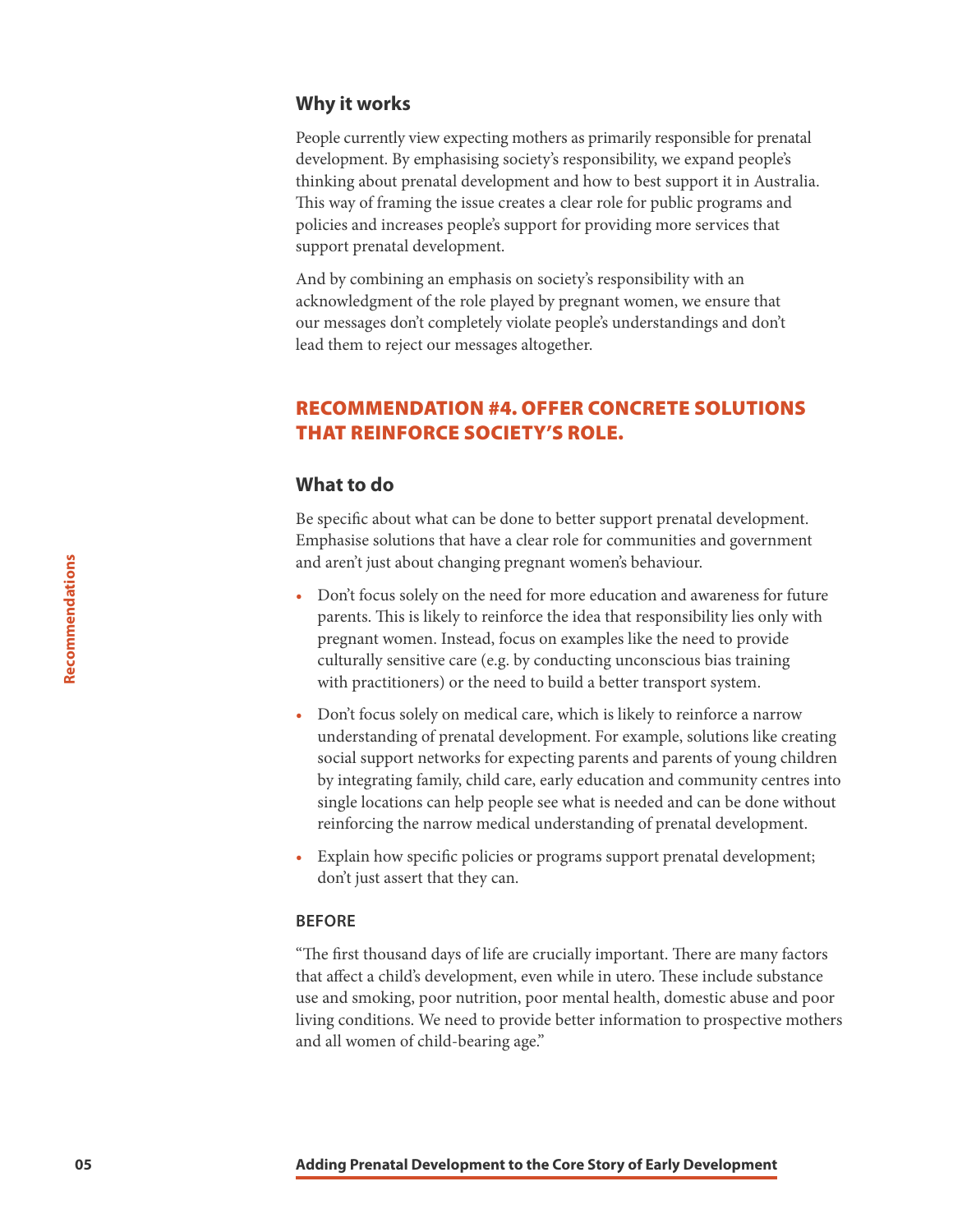**"As a society, we all have a responsibility to support pregnant women and their families. This means working alongside pregnant women to give them the support they need and to address significant challenges they are up against. For example, we need to make sure that all families across Australia have access to nutritious foods, healthy housing and strong networks of support in their communities."**

#### **Why it works**

When we show a range of solutions that better support prenatal development in Australia, we unlock the public's imagination. We help people see how the prenatal period is every Australian's responsibility. We give people a sense that change is possible, and we motivate them to get involved and engage with the issue.

By giving examples that go beyond informing pregnant women's choices, we create space for people to see a role for government in addressing this issue. We combat the tendency to hold pregnant women narrowly and exclusively responsible. We give people a concrete sense of what society can do. We move public thinking beyond the vague idea that "it takes a village" to raise a child and reinforce the belief that society not only *can* but *should* take action.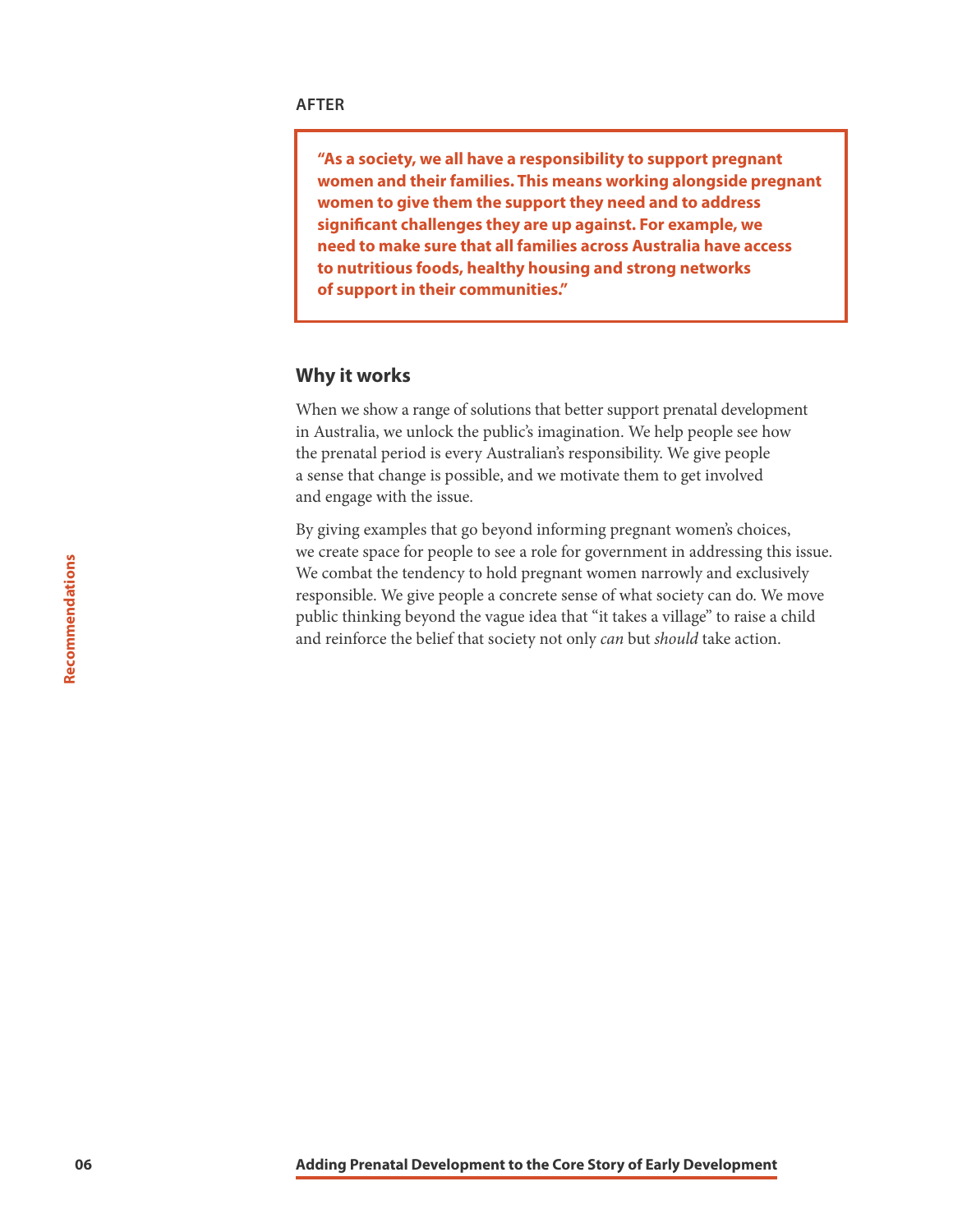### **Putting It All Together**

This brief provides recommendations on how advocates can effectively communicate about prenatal development. This begins with raising the salience of early childhood as a whole – and that means starting with the Core Story of *Health and Fairness*. It is critical that, along with other parts of the early childhood sector, those focused on prenatal development turn up the volume on the Core Story and make sure that it gets stuck on repeat.

For this reason, we recommend that communicators always start with the Core Story and then turn to the specific strategies outlined above for messaging about prenatal development.

#### **Figure 1: How to communicate about prenatal development within the Core Story of** *Health and Fairness*



Here is one example of how to pivot from the Core Story of *Health and Fairness* to prenatal development:

**1979**<br> **1979**<br> **1979**<br> **1979**<br> **1979**<br> **1979**<br> **1979**<br> **1979**<br> **1979**<br> **1979**<br> **1979**<br> **1979**<br> **1979**<br> **1979**<br> **1979**<br> **1979**<br> **1979**<br> **1979**<br> **1979**<br> **1979**<br> **1979**<br> **1979**<br> **1979**<br> **1979**<br> **1979**<br> **1979**<br> **1979**<br> **1979 "When children have what they need to develop well in the early years, they can thrive and be healthy now and throughout their lives. But not every family has what they need for positive development. To create a healthier, fairer Australia for all children, we need to support every child, family and community according to their needs.**

**"In the same way, what happens before birth shapes children's development in the early years and their health and wellbeing throughout life.** 

**"This is why, as a society, we all have a responsibility to support pregnant women and their families. For example, we need to make sure that all families across Australia have access to nutritious foods, healthy housing and strong networks of support in their communities. By supporting women during pregnancy, we do a lot to help our children have a healthy start to life."**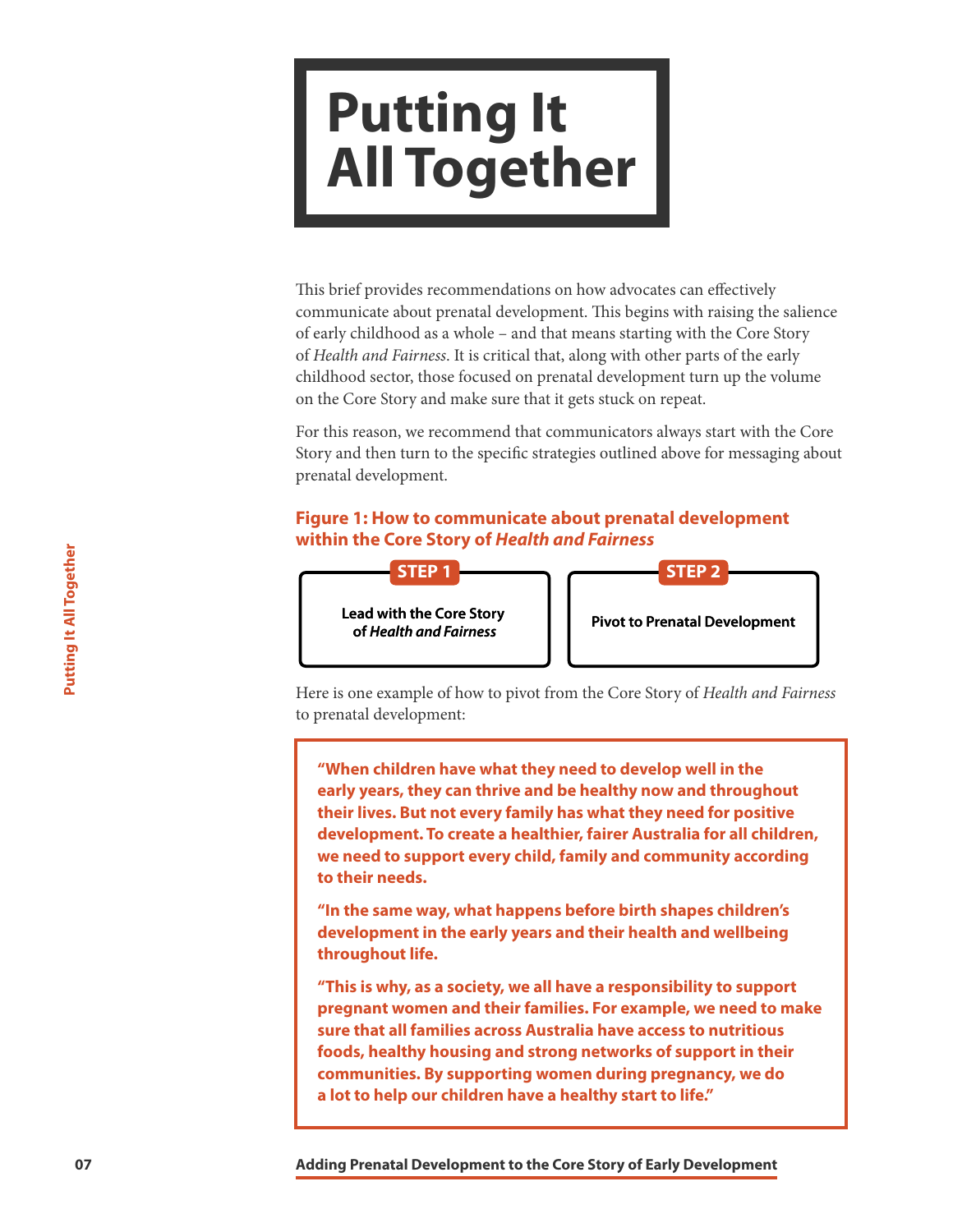## **Final Note**

This brief is the first step towards building better understanding and support for change around prenatal development in Australia. These recommendations need to be supplemented with future research that generates additional strategies to help people see how environments and experiences shape development *before* birth, and to generate public backing for policies that improve lives and outcomes.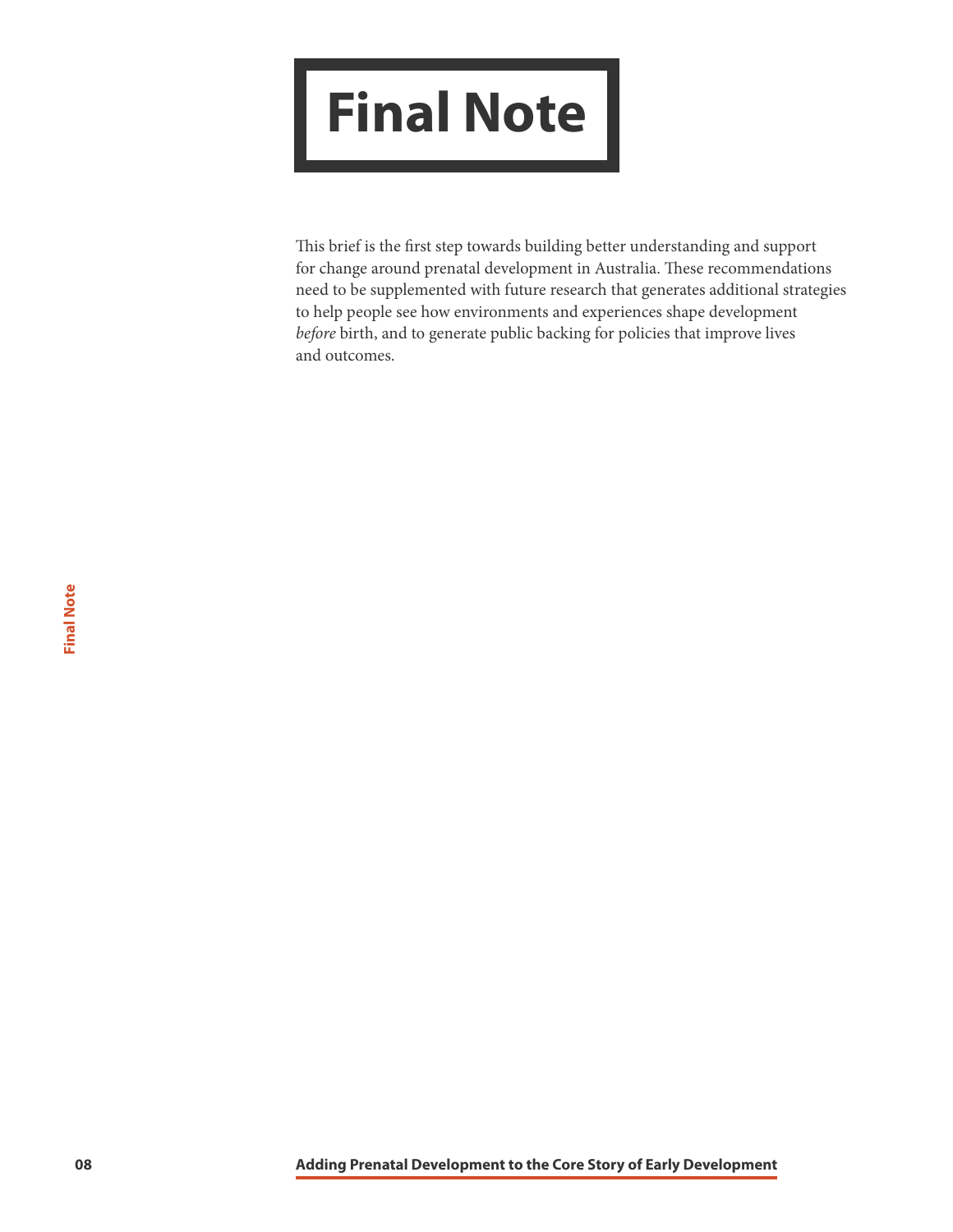### <span id="page-10-0"></span>**Endnotes**

1. On why myth-busting is not an effective communications strategy, see for instance Schwarz, N., Newman, E., & Leach, W. (2016). Making the Truth Stick & the Myths Fade: Lessons From Cognitive Psychology. *Behavioral Science & Policy*, 2(1), pp. 85–95. See also: [www.frameworksinstitute.org/](https://www.frameworksinstitute.org/assets/files/framebytes/framebyte_order.pdf) [assets/files/framebytes/framebyte\\_order.pdf.](https://www.frameworksinstitute.org/assets/files/framebytes/framebyte_order.pdf)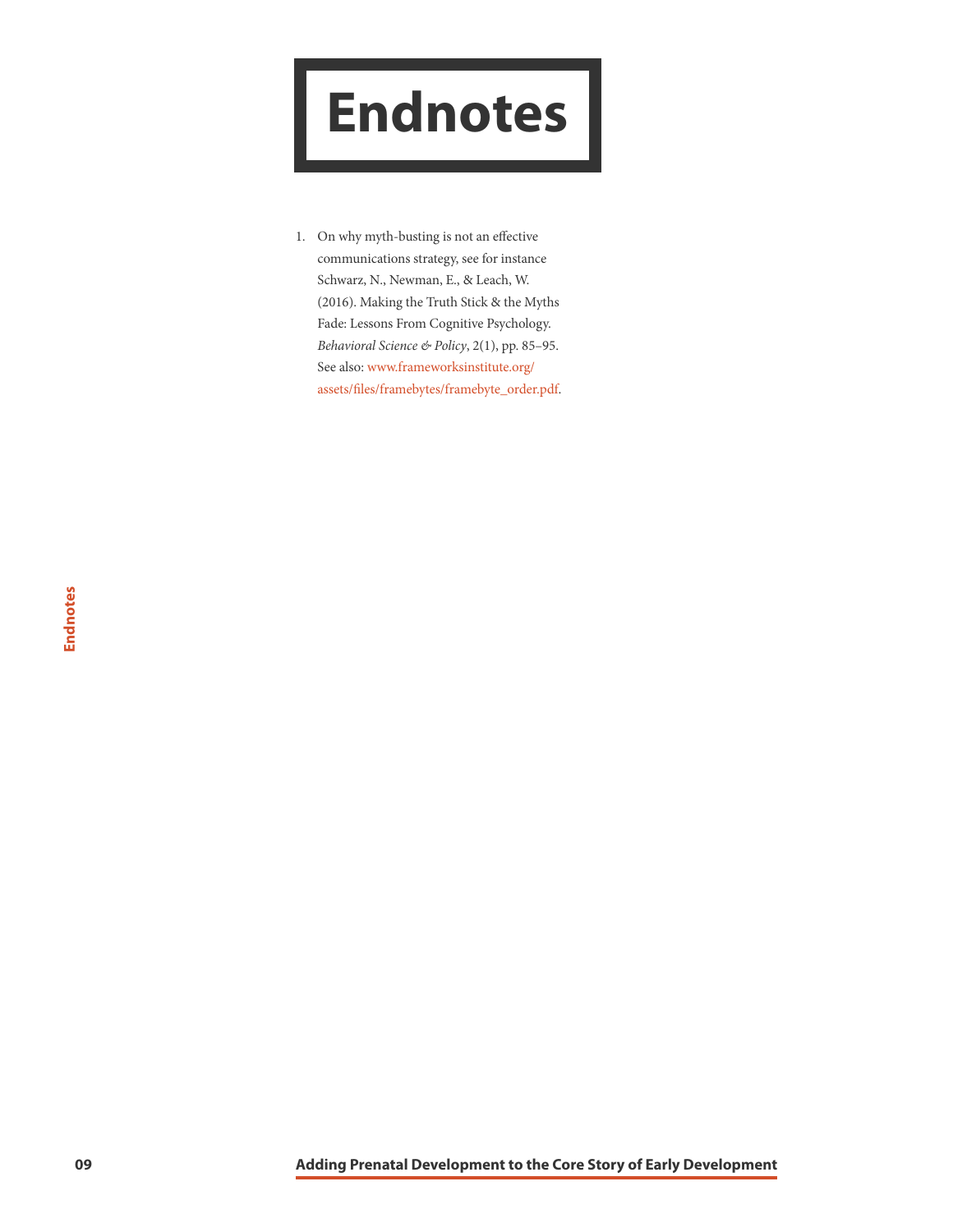#### <span id="page-11-0"></span>ABOUT FRAMEWORKS

The FrameWorks Institute is a nonprofit think tank that advances the mission-driven sector's capacity to frame the public discourse about social and scientific issues. The organisation's signature approach, Strategic Frame Analysis®, offers empirical guidance on what to say, how to say it, and what to leave unsaid. FrameWorks designs, conducts and publishes multi-method, multi-disciplinary framing research to prepare experts and advocates to expand their constituencies, to build public will and to further public understanding. To make sure this research drives social change, FrameWorks supports partners in reframing, through strategic consultation, campaign design, FrameChecks®, toolkits, online courses, and in-depth learning engagements known as FrameLabs. In 2015, FrameWorks was named one of nine organisations worldwide to receive the MacArthur Award for Creative and Effective Institutions.

Learn more at **<www.frameworksinstitute.org>**.